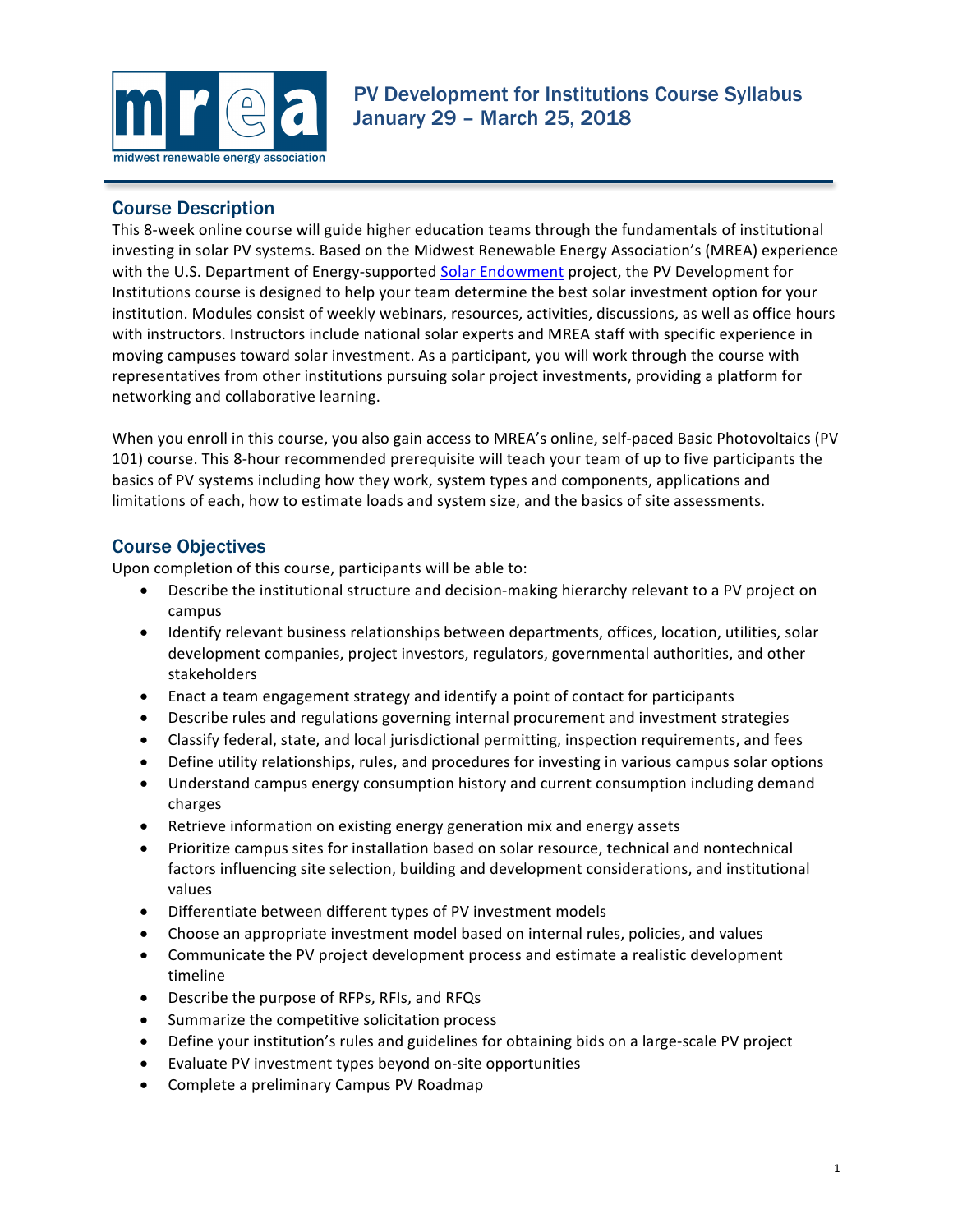## Time Commitment

• 16 hours, defined as time spent listening to webinars and participating in office hours

# Methods of Learning

- Teams will go through the course together and must designate a single point person to serve as the team's main contact. This person will be the only participant per institution to submit activity findings on behalf of the team.
- Pre-recorded weekly webinar
- Live weekly office hours
- Online tools and calculators
- Templates, guides, and other resources

## **Prerequisites**

Basic Photovoltaics (PV 101), or equivalent - recommended\*

- January 2-28, 2018
- 8 hours of instruction time to be completed at the participant's own pace
- Access for up to 5 participants per team (must be the same participants as in the PV Development for Institutions course)

## **Instructors**

- Nick Hylla, MREA Executive Director
- Eric Rehm, MREA Solar Finance Manager
- Adam Mehr, MREA Certificate Program Coordinator
- Jared Schoch, TurningPoint Energy Founder and Principal
- Brad Rutledge, Independent contractor U.S. Department of Energy National Renewable Energy Laboratory (NREL)
- Shane Stennes, University of Minnesota Director of Sustainability

# Course Schedule

**1/29 – 2/4**

## **Module 1: Course Introduction**

Office Hour: Wednesday, January 31 at 1:00pm

• Overview of the PV Development for Institutions course

## $2/5 - 2/11$

## **Module 2: PV Development Considerations**

Office Hour: Thursday, February 8 at 4:00pm

- University governing process for procurement
- Utility agreements
- Permitting, planning, and zoning requirements and restrictions

## **2/12 – 2/18**

## **Module 3: Energy Analysis**

Office Hour: Wednesday, February 14 at 1:00pm

- Energy mix and load profiles
- Utility rate tariffs and rate design